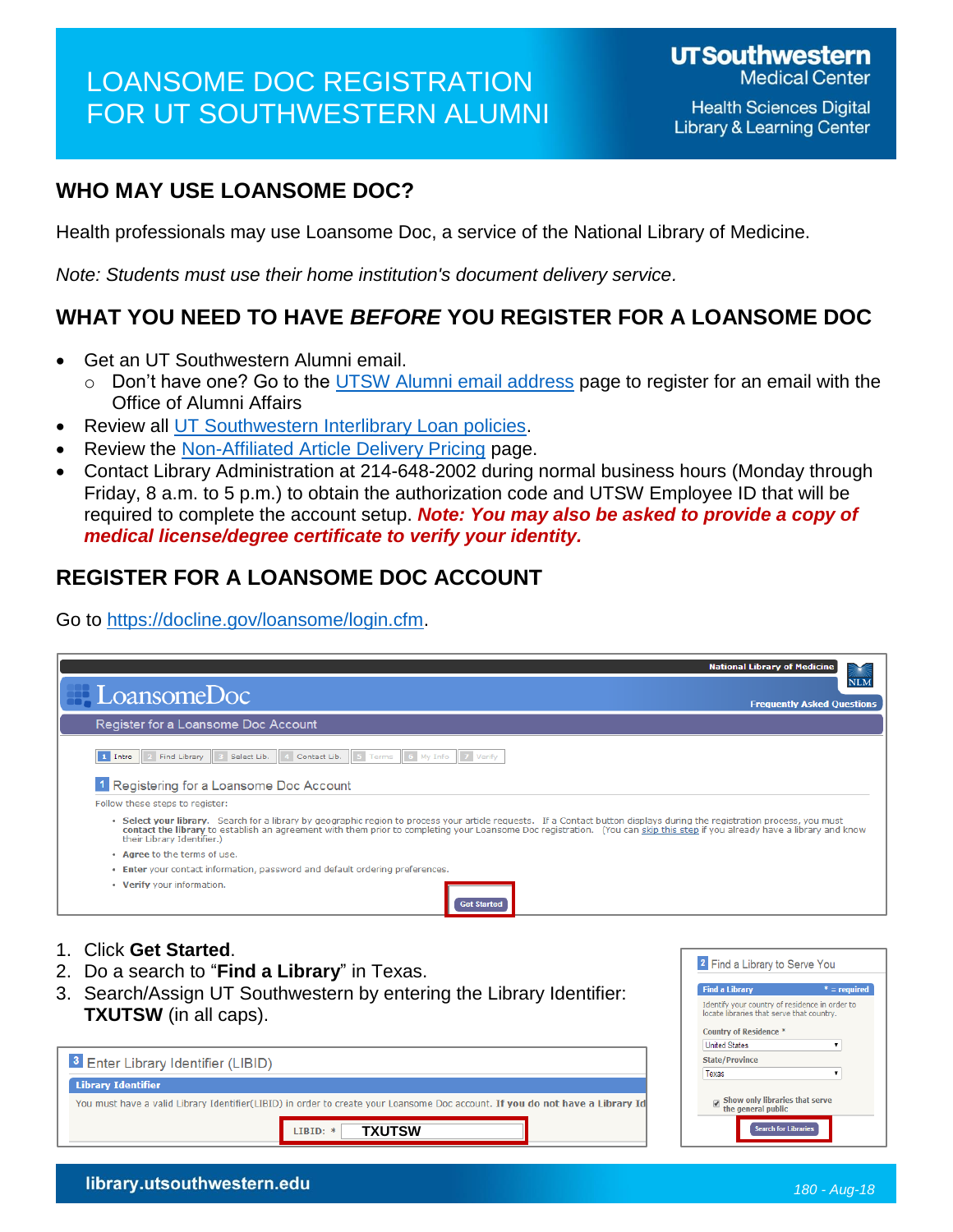- 4. Complete your account creation:
	- Enter the **Authorization Code** and **UTSW Employee ID**.
	- Check the second option – "**I am a health professional, but have no affiliation to the institution**" under Category.

| 4 Contact Lib. 5 Terms 6 My Info 7 Verify<br>Find Library<br>Select Lib.<br>Intro   |                                                                                                                                                                                                                                                                                  |  |  |
|-------------------------------------------------------------------------------------|----------------------------------------------------------------------------------------------------------------------------------------------------------------------------------------------------------------------------------------------------------------------------------|--|--|
| 4 Contact Library                                                                   |                                                                                                                                                                                                                                                                                  |  |  |
|                                                                                     | You must contact the library below. They will give you the necessary information to complete your account creation process.                                                                                                                                                      |  |  |
| <b>Library Information</b>                                                          |                                                                                                                                                                                                                                                                                  |  |  |
| Medical Center Library ILL<br>5323 Harry Hines Blvd.<br>Dallas, Texas<br>75390-9138 | <b>University of Texas Southwestern</b><br>Library Phone: 1-214-648-2626 or 1-214-648-2002<br>Library Email: rosa.vasquez@utsouthwestern.edu                                                                                                                                     |  |  |
|                                                                                     | Library delivers articles by: Email PDF, Web PDF<br>Library serves: Affiliated Users, Unaffiliated Health Professionals<br>Library message: Prerequisite: Loansome Doc services are offered to licensed local health care professionals. Please call 214-648-2002 for ID number. |  |  |
|                                                                                     | You must contact University of Texas Southwestern at 1-214-648-2626 or 1-214-648-2002 to receive authorization to register.                                                                                                                                                      |  |  |
|                                                                                     | <b>Authorization Code:</b><br>$\ast$                                                                                                                                                                                                                                             |  |  |
|                                                                                     |                                                                                                                                                                                                                                                                                  |  |  |
|                                                                                     |                                                                                                                                                                                                                                                                                  |  |  |
| <b>Authorization</b><br><b>User Identification</b>                                  | Your library has requested that Loansome Doc users fill out the following field(s). You may need to contact University of Texas Southwestern to obtain some of this information before proceeding.<br>Please call 214-648-2002 for your ID number.<br><b>UTSW Employee ID: *</b> |  |  |

## **CREATE YOUR INTERLIBRARY LOAN (ILLiad) ACCOUNT**

Go to the [UT Southwestern Medical Library's home page.](http://library.utsouthwestern.edu/main/)

To create your Interlibrary (ILLiad) account:

- Click on "**Interlibrary Loan (ILLiad)**" on the left blue button navigation or under the Library Services Navigation tab.
- Use the following mandatory pieces of information to create your Interlibrary Library account:

| User Name:          | Your UTSW Alumni email address<br>Person Number: Your UTSW Employee ID |
|---------------------|------------------------------------------------------------------------|
|                     | (see Step 4 above)                                                     |
| <b>Affiliation:</b> | Unaffiliated                                                           |
| <b>Status:</b>      | Unaffiliated                                                           |